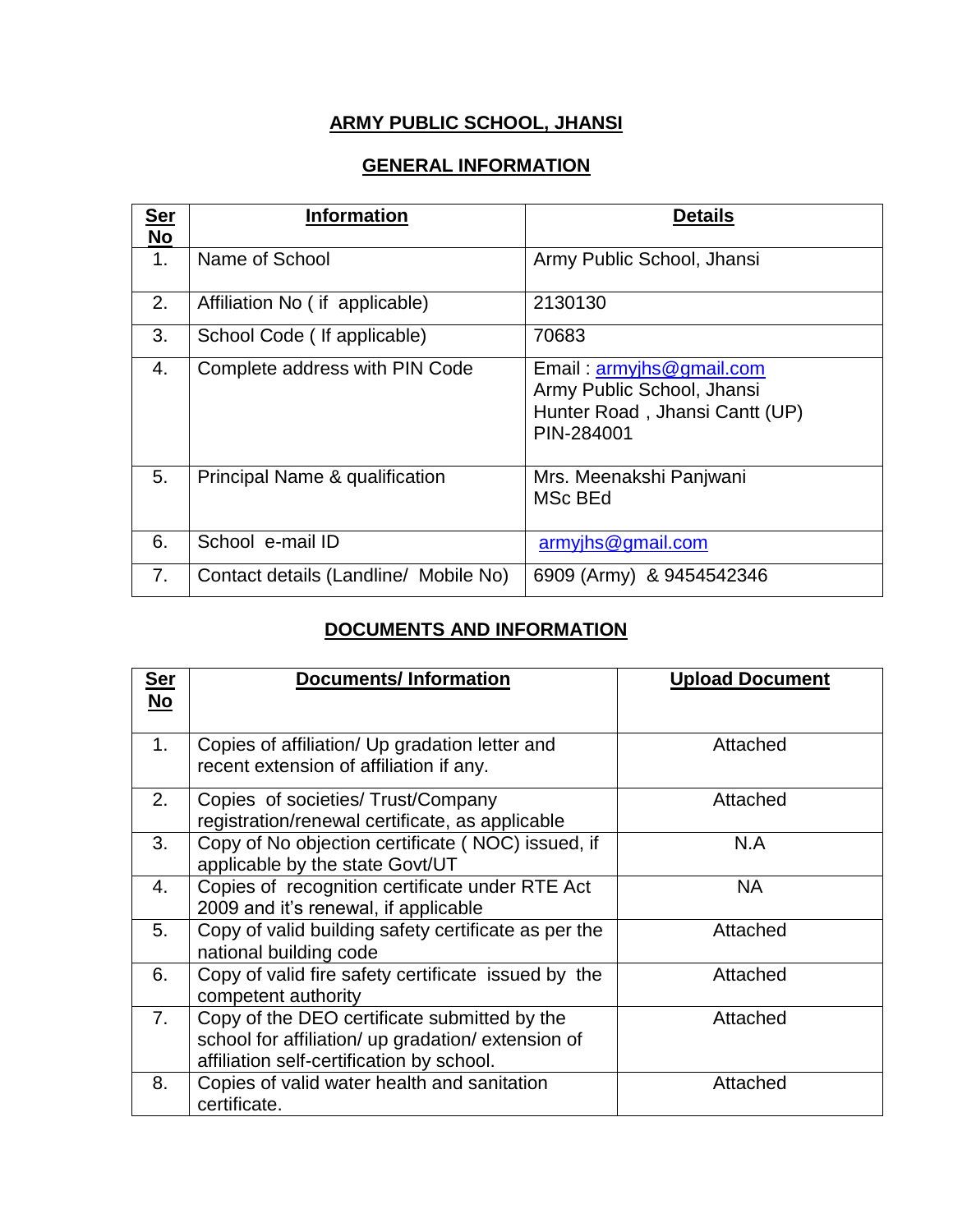#### **2 RESULT AND ACADEMICS**

| <u>Ser</u>  | <b>Documents/Information</b>                        | <b>Upload Document</b>                                                                                      |
|-------------|-----------------------------------------------------|-------------------------------------------------------------------------------------------------------------|
| No          |                                                     |                                                                                                             |
| $1_{\cdot}$ | Fee structure of the school                         | Attached                                                                                                    |
| 2.          | Annual Academic Calendar                            | Attached                                                                                                    |
| 3.          | List of School Management Committee (SMC)           | Attached                                                                                                    |
| 4.          | List of Parents Teachers association (PTA) members  | Mr Naushad Khan<br>(a)<br>Mrs. Shashi Agnihotri<br>(b)<br>Mrs. Rajni Verma<br>(C)<br>Mrs. Renu Singh<br>(d) |
| 5.          | Last three years result of the board Examination as | Result of Class -X & XII                                                                                    |
|             | per applicability                                   | are as under                                                                                                |

### **RESULT CLASS - X**

| <u>Ser</u><br><u>No</u> | <u>Year</u> | No of             | No of           | <b>Pass</b> | <b>Remarks</b> |
|-------------------------|-------------|-------------------|-----------------|-------------|----------------|
|                         |             | <b>Registered</b> | <b>Students</b> | Percentage  |                |
|                         |             | <b>Students</b>   | <b>Passed</b>   |             |                |
| 1.                      | 2019-20     | 124               | 123             | 99.2%       | 01             |
|                         |             |                   |                 |             | Compartment    |
| 2.                      | 2018-19     | 103               | 103             | 100%        |                |
| 3.                      | 2017-18     | 109               | 108             | 99%         | 01             |
|                         |             |                   |                 |             | Compartment    |

## **RESULT CLASS - XII**

| <u>Ser</u><br><u>No</u> | <u>Year</u> | No of<br><b>Registered</b><br><b>Students</b> | <u>No of</u><br><b>Students</b><br><b>Passed</b> | <b>Pass</b><br>Percentage | <b>Remarks</b>    |
|-------------------------|-------------|-----------------------------------------------|--------------------------------------------------|---------------------------|-------------------|
|                         | 2019-20     | 98                                            | 98                                               | 100%                      |                   |
| 2.                      | 2018-19     | 100                                           | 99                                               | 99%                       | 01<br>Compartment |
| 3.                      | 2017-18     | 93                                            | 91                                               | 97.8%                     | 02<br>Compartment |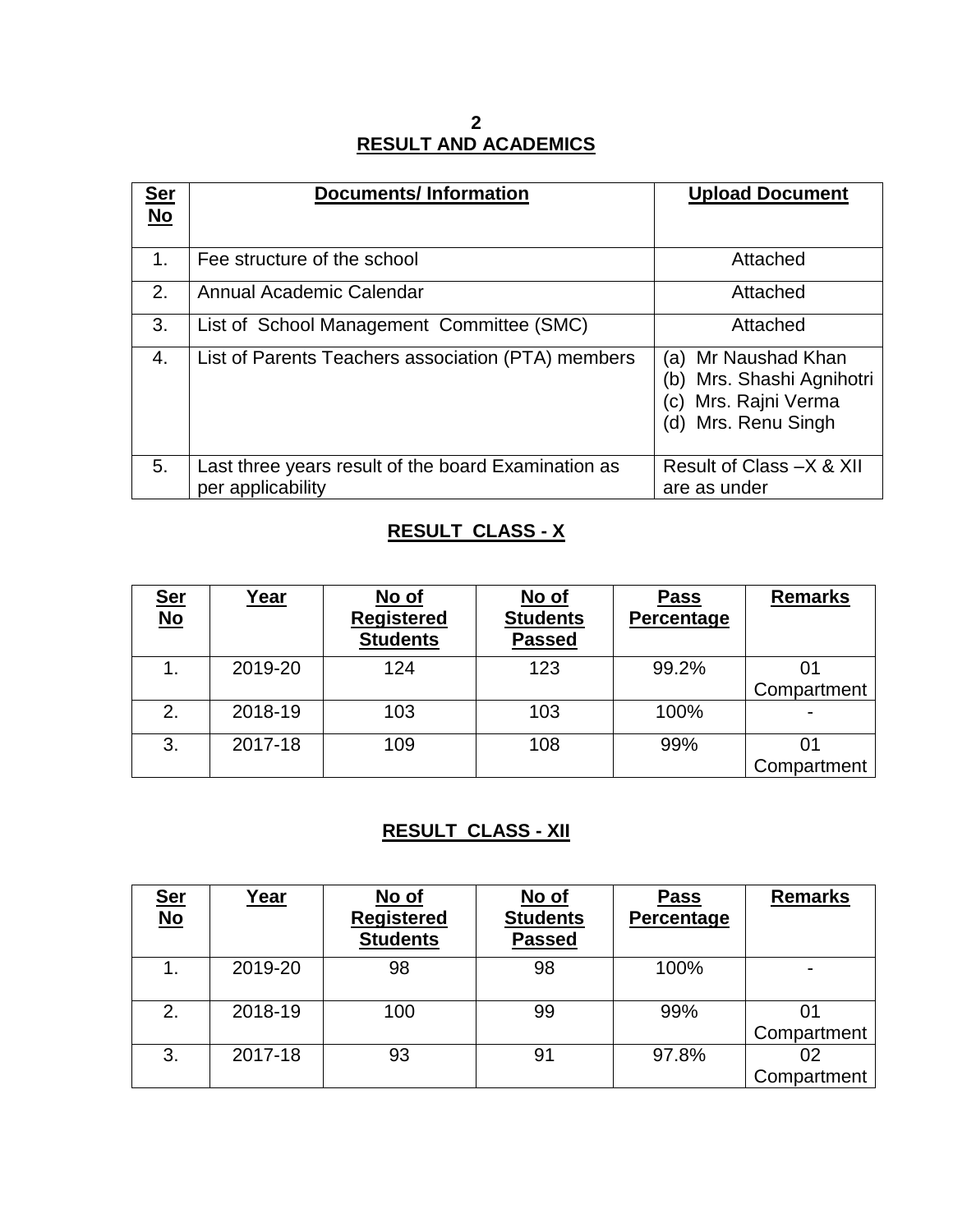# **STAFF (TEACHING)**

| <u>Ser</u> | <b>Information</b>                                | <b>Details</b> |
|------------|---------------------------------------------------|----------------|
| $No$       |                                                   |                |
| 1.         | Principal                                         | 01             |
| 2.         | <b>Vice Principal</b>                             | 01             |
| 3.         | Total No of Teachers:-                            |                |
|            | <b>PGT</b><br>(a)                                 | 08             |
|            | <b>TGT</b><br>(b)                                 | 37             |
|            | <b>PRT</b> (including Activity teachers)<br>(c)   | 36             |
| 4.         | <b>Teachers Section Ratio</b>                     | 1:1.43         |
| 5.         | <b>Details of Special Educator</b><br>01          |                |
| 6.         | Details of Counsellor and Wellness Teachers<br>01 |                |

# **SCHOOL INFRASTRUCTURE**

| <u>Ser</u><br>$No$ | <b>Information</b>                                | <b>Details</b> |
|--------------------|---------------------------------------------------|----------------|
|                    |                                                   |                |
| 1.                 | Total campus area of the school (in Square Mtr)   | 11945.48       |
|                    |                                                   | Sqm            |
| 2.                 | No and size of the classrooms (in Square Mtr)     | 66             |
|                    |                                                   | (Length-24 ft  |
|                    |                                                   | Breadth-23 ft) |
| 3                  | No and size of laboratories including Computer    | 07             |
|                    | labs (in Square Mtr)                              | (Length-48 ft) |
|                    |                                                   | Breadth-23 ft) |
| 4.                 | Internet Facility (Yes/No)                        | Yes            |
| 5.                 | No of Girls Toilets                               | 48             |
| 6.                 | No of Boys Toilets                                | 60             |
| 7.                 | Link of YouTube Video of the inspection of school |                |
|                    | covering the infrastructure of the school.        |                |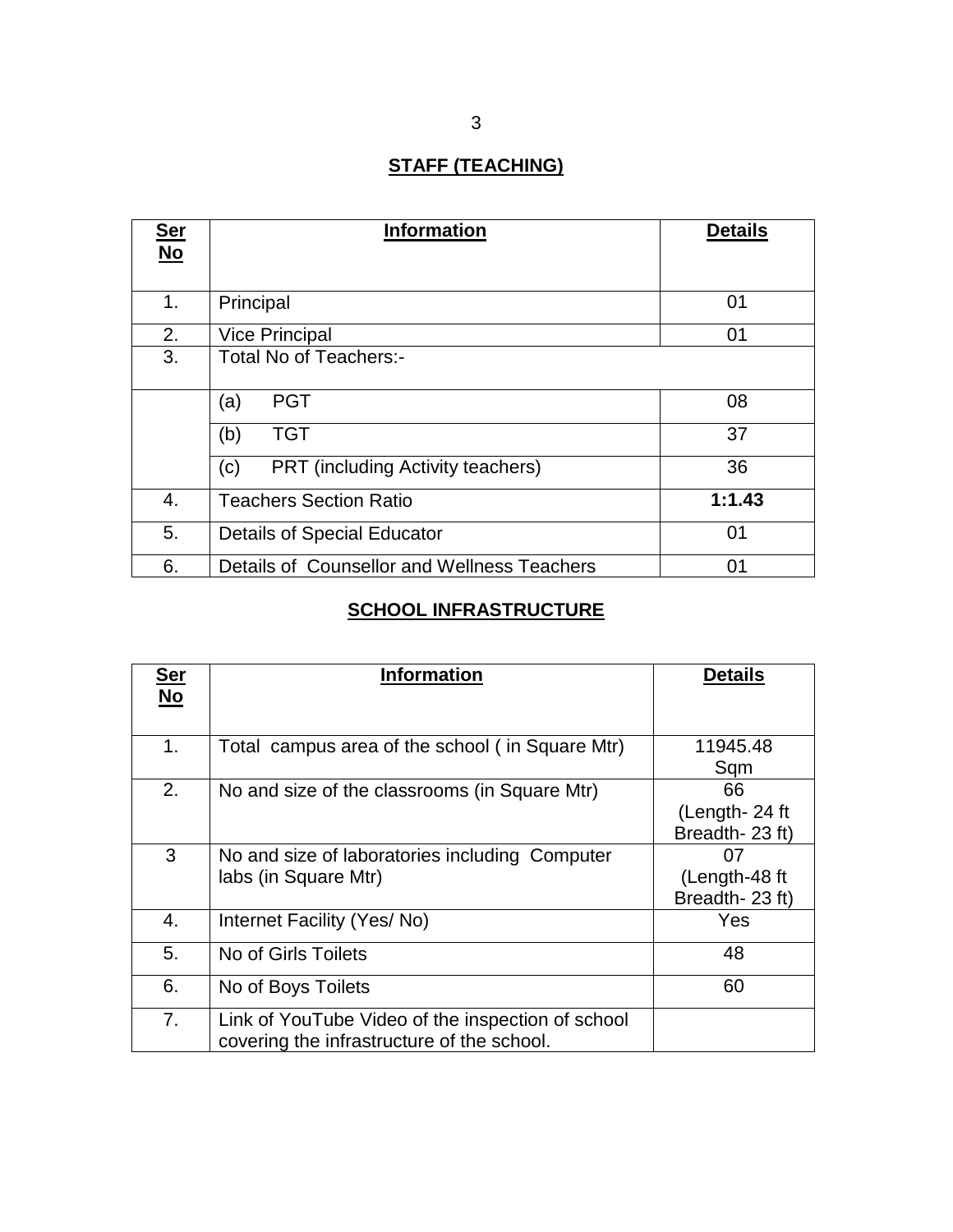### **ANNUAL ACADEMIC CALENDAR 2020-21**

| Ser<br>No      | <b>Details</b>                                                                                                                                        | Days |
|----------------|-------------------------------------------------------------------------------------------------------------------------------------------------------|------|
|                |                                                                                                                                                       |      |
| 1              | Number of Teaching days                                                                                                                               | 210  |
| $\overline{2}$ | Number of Examination days                                                                                                                            | 16   |
| 3              | <b>Summer Vacations</b><br>(11 May 2020 to 30June 2020)                                                                                               | 50   |
| 4              | Autumn Break<br>(23 Oct 2020 to 01 Nov 2020)                                                                                                          | 10   |
| 5              | <b>Winter Break</b><br>(25 Dec 2020 to 03 Jan 2021)                                                                                                   | 10   |
| 6              | Special Holidays (Principal's discretion)                                                                                                             | 07   |
| $\overline{7}$ | 1 <sup>st</sup> Saturday, 3 <sup>rd</sup> Saturday, Sundays & Gazetted<br>Holidays not included in Summer Vacation,<br>Autumn Break and Winter Break. | 62   |
|                | Total Days                                                                                                                                            | 365  |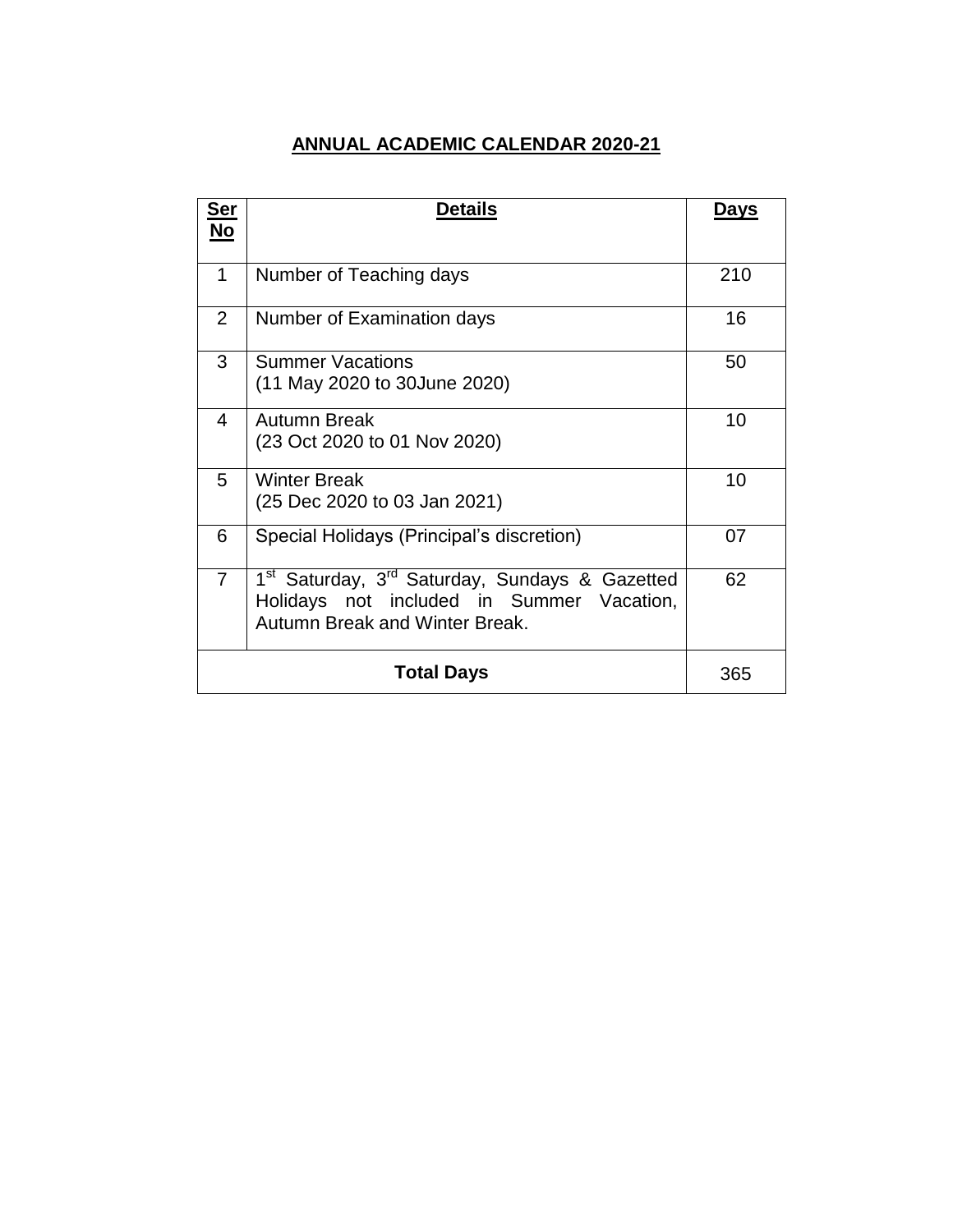## **FEE STRUCTURE**

|                                              | <b>Wards of</b> |              |      |       |
|----------------------------------------------|-----------------|--------------|------|-------|
| <b>Detail of Dues</b>                        | Offr's          | <b>JCO's</b> | OR's | Civ   |
| <b>One Time</b>                              |                 |              |      |       |
| Registration                                 | 300             | 300          | 300  | 300   |
| <b>Admission Fees</b>                        | 1200            | 600          | 400  | 5000  |
| Security                                     | 6000            | 4000         | 3000 | 9000  |
| <b>Total</b>                                 | 7500            | 4900         | 3700 | 14300 |
| <b>Annual Charges</b>                        |                 |              |      |       |
| Library                                      | 385             | 310          | 235  | 540   |
| <b>Building</b>                              | 385             | 310          | 230  | 845   |
| <b>Exam &amp; Stationery</b>                 | 305             | 305          | 305  | 305   |
| <b>Games &amp; Sports</b>                    | 385             | 310          | 235  | 770   |
| <b>School Journal</b>                        | 235             | 235          | 235  | 235   |
| Play way Upto Class I -V                     | 310             | 235          | 195  | 540   |
| Digi Camp fees                               | 65              | 65           | 65   | 65    |
| <b>Group Personal Accident</b><br>Ins Policy | 120             | 120          | 120  | 120   |
| <b>Student Diary/ID Card</b>                 | 110             | 110          | 110  | 110   |
| <b>Total I-V</b>                             | 2300            | 2000         | 1730 | 3530  |
| <b>Total VI-XII</b>                          | 1990            | 1765         | 1535 | 2990  |
| <b>Qtrly Fees</b>                            |                 |              |      |       |
| Tuition Fees I to V                          | 5300            | 4540         | 3790 | 6840  |
| VI to X                                      | 6050            | 5300         | 4540 | 7570  |
| XI to XII                                    | 6815            | 6060         | 4985 | 8625  |
| <b>Computer fees incl Cal</b><br>Class I-XII | 300             | 300          | 300  | 500   |
| <b>Smart Class / SMS Fees</b>                | 730             | 730          | 730  | 730   |
| <b>Pupil Fund</b>                            | 350             | 350          | 350  | 575   |
| Sci Fees IX to X                             | 235             | 235          | 235  | 350   |
| Sci Fees XI to XII                           | 350             | 350          | 0    | 575   |
| XI-XII Computer Sci Fees                     | 300             | 300          | 0    | 505   |